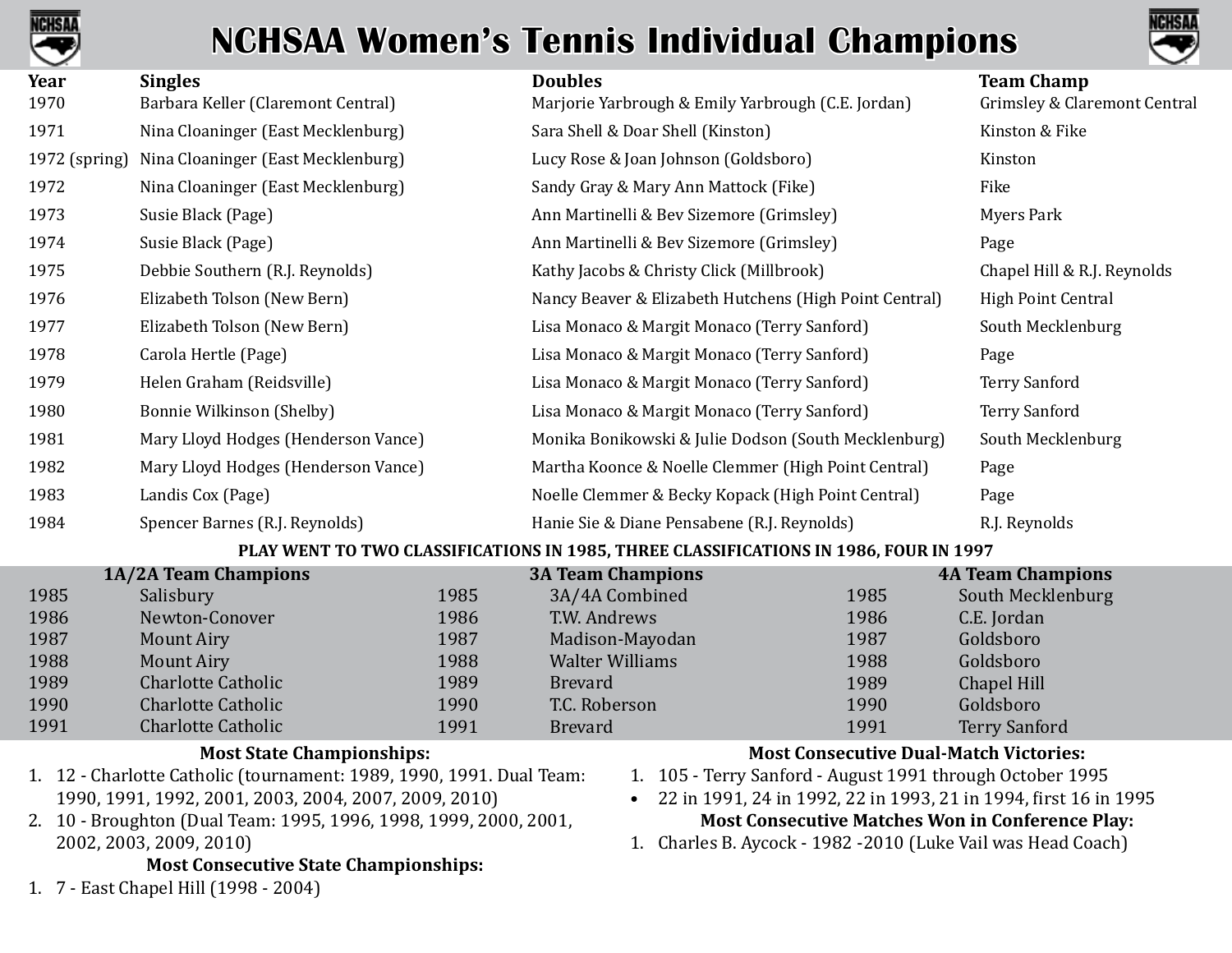



### **SINGLES CHAMPIONS**

**Year 1A 2A 3A 4A** Susan Saunders (Salisbury) *1A/2A Combined 3A/4A Combined* Jenee Cross (Carver) Susan Saunders (Salisbury) *1A/2A Combined* Karen John (T.W. Andrews) Michelle Frye (C.E. Jordan) Susan Saunders (Salisbury) *1A/2A Combined* Miki Hosek (Madison-Mayodan) Renika Shaw (Ben L. Smith) Fonny Yoer (Salisbury) *1A/2A Combined* Helen Spencer (Walter Williams) Scotti Thomas (C.E. Jordan) Laura Cowman (Charlotte Catholic) *1A/2A Combined* Heidi Smith (Brevard) Helen Spencer (Walter Williams) Laura Cowman (Charlotte Catholic) *1A/2A Combined* Melody Drenning (T.C. Roberson) Blair Sutton (Terry Sanford) Laura Cowman (Charlotte Catholic) *1A/2A Combined* Sybil Parker (Brevard) Blair Sutton (Terry Sanford) Laura Cowman (Charlotte Catholic) *1A/2A Combined* Melody Drenning (T.C. Roberson) Tory Schroeer (Chapel Hill) Julianne Treme (Salisbury) *1A/2A Combined* Jackie Houston (Kings Mountain) Blair Sutton (Terry Sanford) Julianne Treme (Salisbury) *1A/2A Combined* Jackie Houston (Kings Mountain) Caroline Hill (Chapel Hill) Julianne Treme (Salisbury) *1A/2A Combined* Jackie Houston (Kings Mountain) Bobbi Guthrie (Broughton) Julianne Treme (Salisbury) *1A/2A Combined* Jackie Houston (Kings Mountain) Bobbi Guthrie (Broughton) Dana Bowers (South Stanly) McCall Holman (Shelby) Natalie Cherry (Washington) Henriette Williams (Broughton) Lauren Whan (East Surry) McCall Holman (Shelby) Natalie Cherry (Washington) Henriette Williams (Broughton) Megan Bullins (North Stokes) McCall Holman (Shelby) Sallie Kiser (Morehead) Rankin Williams (Broughton) Jennifer Pharr (Hendersonville) Catherine Koontz (Lexington) Elizabeth Kernodle (Walter Williams) Rankin Williams (Broughton) Edina Lazar (Polk County) Michelle Alexander (Charlotte Catholic) Kelly Fleck (Statesville) Christine Simpson (Broughton) Helen Mathias (Jordan Matthews) Emily Mathis (Wilkes Central) Lauren Isenhour (Fred T. Foard) Christine Simpson (Broughton) Helen Mathias (Jordan Matthews) Britney Cloer (Brevard) Lauren Isenhour (Fred T. Foard) Catherine Newman (Page) Kasey Mabe (North Stokes) Britney Cloer (Brevard) Alexa Ely (Asheville) Teresa Wang (North Mecklenburg) Kasey Mabe (North Stokes) Britney Cloer (Brevard) Cameron Chatman (Ragsdale) Anna Lee Evans (Watauga) Maggie Ronan (Bishop McGuinness) Britney Cloer (Brevard) Emily Mauser (Hickory) Kaitlin Burns (Hoggard) Frederike Stutt (Topsail) Puja Patel (Greene Central) Stephani Synn (Hickory) Kaitlin Burns (Hoggard) Danielle McGee (Topsail) Lauren Brooker (Cardinal Gibbons) Kathryn Talbert (Lake Norman) Grace Baker (Myers Park) Megan Shelton (East Surry) Hannah Lebowitz (Salisbury) Neena Wanko (Union Pines) Chloe Willetts (R.J. Reynolds) Lori Wang (Raleigh Charter) Hillary Lutz (Shelby) MacKenzie LaSure (Asheville) Melissa Kandinata (Green Hope) Jordan Jackson (Mount Airy) Kalli Karas (Cuthbertson) MacKenzie LaSure (Asheville) Hannah Templeton (Page) 2012 Hannah Archer (Lake Norman Ch.) Nancy Bridges (Shelby) Masey DeMoss (McMichael) Maggie Kane (Broughton)<br>2013 Courtney Mudge (C.S. of Davidson) Cassidy Shell (Bandys) Heide Swope (Weddington) Suzanne Boyden (Wakefie Courtney Mudge (C.S. of Davidson) Cassidy Shell (Bandys) Heide Swope (Weddington) Suzanne Boyden (Wakefield) Morgan Auger (Bishop McGuinness) Kayla Honeycutt (Salisbury) Adrienne Haynes (Asheville) Suzanne Boyden (Wakefield) Marisa Deininger (C.S. of Davidson) Zoe Huffman (Maiden) Adrienne Haynes (Asheville) Suzanne Boyden (Wakefield) 2016 Marisa Deininger (C.S. of Davidson) Olivia Archer (Lake Norman Charter) Kate Earnhardt (Concord) Jenna Thompson (South Mecklenburg) Brenna Bryant (Tarboro) Zoe Huffman (Maiden) Rose Kenny (Charlotte Catholic) Jenna Thompson (South Mecklenburg) Sabrina Grewal (Research Triangle) Zoe Huffman (Maiden) Rose Kenny (Charlotte Catholic) Jenna Thompson (South Mecklenburg)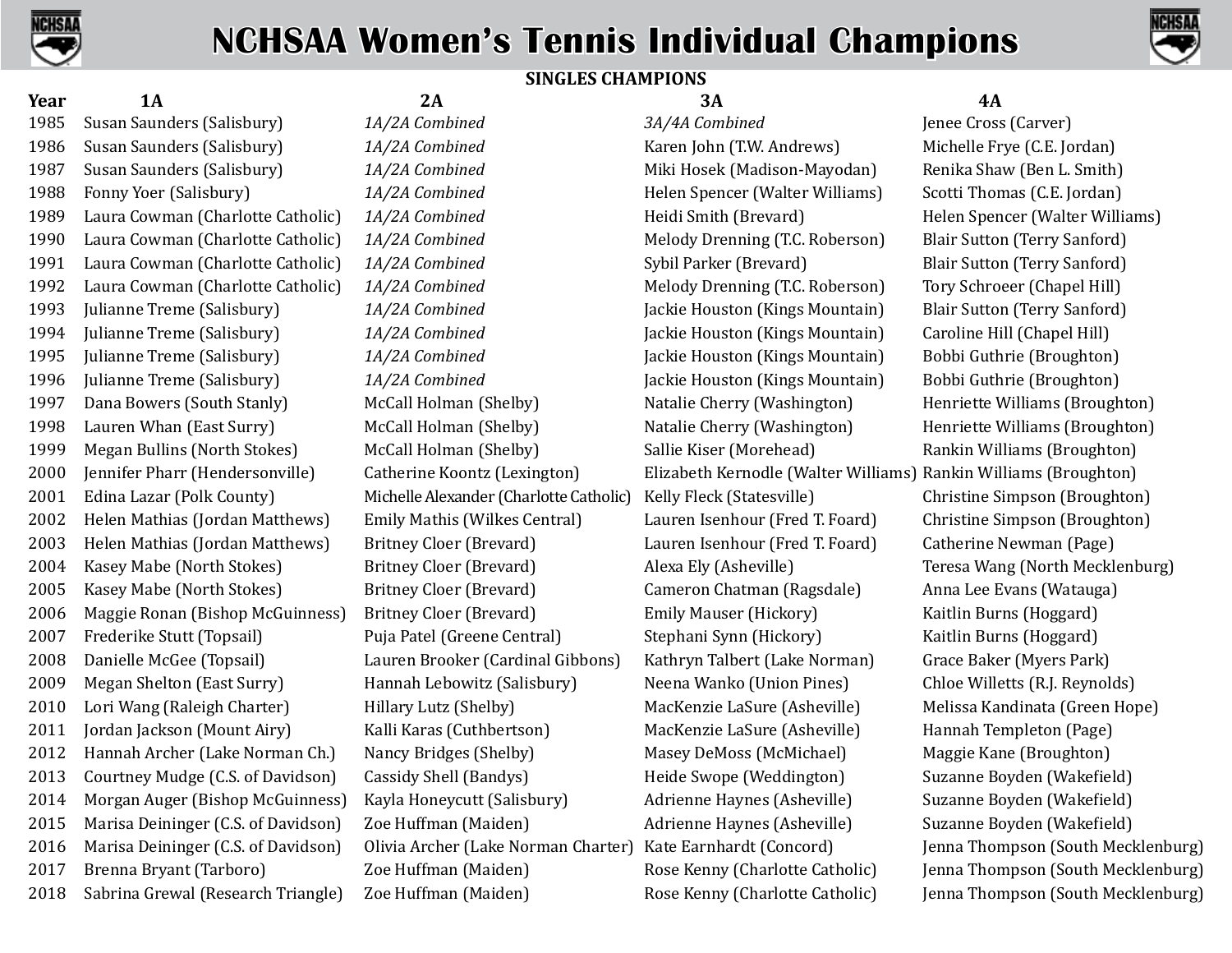



### **DOUBLES CHAMPIONS**

| Year | 1A                                                  | 2A                                | 3A                                | <b>4A</b>         |
|------|-----------------------------------------------------|-----------------------------------|-----------------------------------|-------------------|
| 1985 | Sloan Whitman & Saundra Davis                       | 1A/2A Combined                    | 3A/4A Combined                    | Hanie Sie & Dia   |
|      | (Lexington)                                         |                                   |                                   | (R.J. Reynolds)   |
| 1986 | Christi Cranford & Laura Hunsucker                  | 1A/2A Combined                    | Julie Denison & Heidi Weilbacher  | Karen Atkins &    |
|      | (Newton-Conover)                                    |                                   | (T.C. Roberson)                   | (Pinecrest)       |
| 1987 | Christie Sanders & Keri Whitehead                   | 1A/2A Combined                    | Melinda Allison & Anne White      | Daniela Marx &    |
|      | (Mount Airy)                                        |                                   | (T.C. Roberson)                   | (Goldsboro)       |
| 1988 | Christie Sanders & Keri Whitehead                   | 1A/2A Combined                    | Lisa Manning & Renee Manning      | Daniela Marx &    |
|      | (Mount Airy)                                        |                                   | (Washington)                      | (Goldsboro)       |
| 1989 | Christie Sanders & Keri Whitehead                   | 1A/2A Combined                    | Chau Dang & Tam Dang              | Susannah Cobb     |
|      | (Mount Airy)                                        |                                   | (Northeast Guilford)              | (Chapel Hill)     |
| 1990 | Julie Brown & Melissa King                          | 1A/2A Combined                    | Lannette West & Stacey Troy       | Daniela Marx &    |
|      | (Starmount)                                         |                                   | (T.C. Roberson)                   | (Goldsboro)       |
| 1991 | Shannon Spencer & Kelly Christiansen 1A/2A Combined |                                   | Tam Dang & Chi Dang               | Laura Fulk & W    |
|      | (Newton-Conover)                                    |                                   | (Northeast Guilford)              | (R.J. Reynolds)   |
| 1992 | Beth Baxley & Diana Everette                        | 1A/2A Combined                    | Catherine Morgan & Sarah Braddy   | Elizabeth Dono    |
|      | (St. Pauls)                                         |                                   | (Washington)                      | (Hickory)         |
| 1993 | Ginny Stroud & Meredith Campbell                    | 1A/2A Combined                    | Courtney Dyer & Creecy Chandler   | Elizabeth Willia  |
|      | (Newton-Conover)                                    |                                   | (Walter Williams)                 | (Terry Sanford)   |
| 1994 | Lisa Witherspoon & Leslie Van Dyke                  | 1A/2A Combined                    | Katie Neal & Holly McFarland      | Marissa Gildemeis |
|      | (Salisbury)                                         |                                   | (Statesville)                     | (C.E. Jordan)     |
| 1995 | Elizabeth Wurster & Jamie Graham                    | 1A/2A Combined                    | Haley Chitty & Kirby Noblitt      | Marissa Gildemeis |
|      | (Salisbury)                                         |                                   | (Shelby)                          | (C.E. Jordan)     |
| 1996 | Elizabeth Wurster & Jamie Graham                    | 1A/2A Combined                    | Gene Holman & McCall Holman       | Jennifer Blue Y   |
|      | (Salisbury)                                         |                                   | (Shelby)                          | (Terry Sanford)   |
| 1997 | Lori Campbell & Marie Reynolds                      | Katie Neal & Holly McFarland      | Martine Street & Julie Robinson   | Cathy Sutej & M   |
|      | (East Montgomery)                                   | (Statesville)                     | (Walter Williams)                 | (West Forsyth)    |
| 1998 | Kayla Tucker & Tasha Mabe                           | Ashley Willis & Michelle Williams | Lauren Williams & Desiree Schmalz | Kyle Austin & A   |
|      | (North Stokes)                                      | (Shelby)                          | (East Chapel Hill)                | (Chapel Hill)     |
| 1999 | Kayla Tucker & Christie Williams                    | Ashley Willis & Michelle Williams | Marilyn Clark & Tiphanie Clark    | Lindsay Dack &    |
|      | (North Stokes)                                      | (Shelby)                          | (East Chapel Hill)                | (A.C. Reynolds)   |
| 2000 | Kayla Tucker & Leslie Watts                         | Kelly Fleck & Mary Bruce Cartner  | Marilyn Clark & Lauren Williams   | Lindsay Dack &    |
|      | (North Stokes)                                      | (Statesville)                     | (East Chapel Hill)                | (A.C. Reynolds)   |
| 2001 | Leslie Watts & Mallory Williams                     | Ashley Willis & Michelle Williams | Alli Benton & K.K. Walston        | Rankin William    |
|      | (North Stokes)                                      | (Shelby)                          | (Fike)                            | (Broughton)       |

1986 Christi Cranford & Laura Hunsucker *1A/2A Combined* Julie Denison & Heidi Weilbacher Karen Atkins & Katie Carpenter 1987 Melinda Allison & Anne White **1988** Daniela Marx & Lee Worrell 1988 Christie Sanders & Keri Whitehead *1A/2A Combined* Lisa Manning & Renee Manning Daniela Marx & Lee Worrell 1989 Chau Dang & Tam Dang **1989 Chau Dang & Tam Dang 1888** Susannah Cobb & Jennifer Thomas 1990 Julie Brown & Melissa King *1A/2A Combined* Lannette West & Stacey Troy Daniela Marx & Lee Worrell 1991 Tam Dang & Chi Dang **Christiansen Spencer Bannon Christian** Laura Fulk & Wendy Kulp 1992 Beth Baxley & Diana Everette *1A/2A Combined* Catherine Morgan & Sarah Braddy Elizabeth Donovan & Liz Tuttle 1996 Elizabeth Wurster & Jamie Graham *1A/2A Combined* Gene Holman & McCall Holman Jennifer Blue Y Mandy Stanfield rland Martine Street & Julie Robinson Cathy Sutej & Molly Flinn Williams Lauren Williams & Desiree Schmalz Kyle Austin & Allyson Lane Williams Marilyn Clark & Tiphanie Clark Lindsay Dack & Ashley Dack e Cartner Marilyn Clark & Lauren Williams Lindsay Dack & Ashley Dack

 Sloan Whitman & Saundra Davis *1A/2A Combined 3A/4A Combined* Hanie Sie & Diane Pensabene Ginny Stroud & Meredith Campbell *1A/2A Combined* Courtney Dyer & Creecy Chandler Elizabeth Williams & Claire Cheatwood Lisa Witherspoon & Leslie Van Dyke *1A/2A Combined* Katie Neal & Holly McFarland Marissa Gildemeister & Katrina Gildemeister Elizabeth Wurster & Jamie Graham *1A/2A Combined* Haley Chitty & Kirby Noblitt Marissa Gildemeister & Katrina Gildemeister Williams Alli Benton & K.K. Walston Rankin Williams & Hampton Williams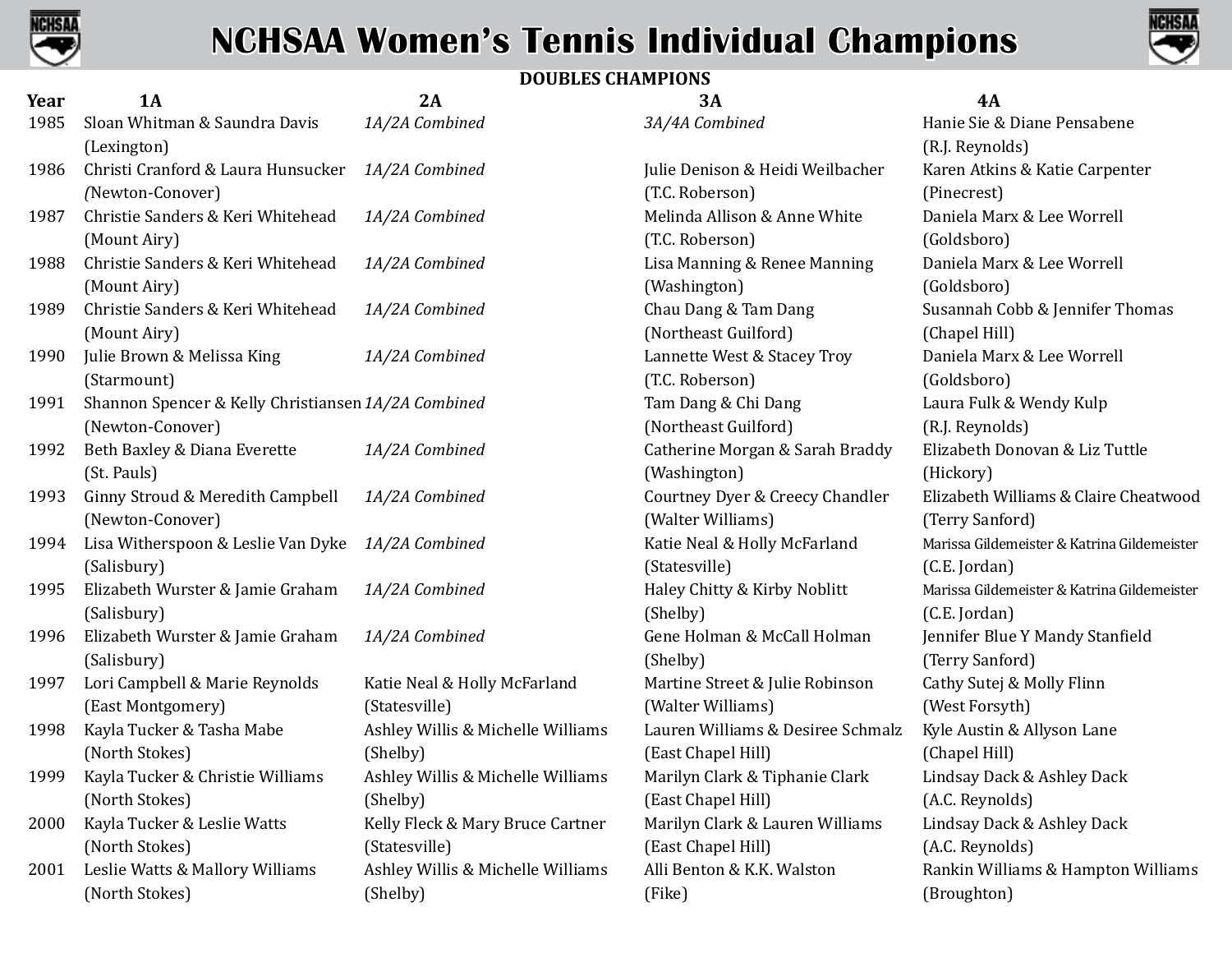



### **DOUBLES CHAMPIONS**

| Year | <b>1A</b>                                                    | 2A                                     | 3A                                                                  | <b>4A</b>                          |
|------|--------------------------------------------------------------|----------------------------------------|---------------------------------------------------------------------|------------------------------------|
| 2002 | Mallory Williams & Kasey Mabe                                | Allison Cobb & Amy Beaman              | Alli Benton & K.K. Walston                                          | Julia Roach & Bonnie Baird         |
|      | (North Stokes)                                               | (Greene Central)                       | (Fike)                                                              | (Broughton)                        |
| 2003 | Mary Elizabeth Rouse & Jessica Eblen                         | Emily Mathis & Alexis Elmore           | Shea Huxtable & Whitney Draper                                      | Hampton Williams & Frances Blanton |
|      | (Hendersonville)                                             | (Wilkes Central)                       | (East Chapel Hill)                                                  | (Broughton)                        |
| 2004 | Jeanne-Marie LaBorde & Jessica Eblen                         | Liz Tans & Jenna Siskey                | Julia Howard & Jackie Colvin                                        | Mallory Cook & Jessica Cook        |
|      | (Hendersonville)                                             | (Charlotte Catholic)                   | (East Chapel Hill)                                                  | (Scotland County)                  |
| 2005 | Jeanne-Marie LaBorde & Jessica Eblen                         | Hollyn Alberghini & Emily Morton       | Caroline Kuttner & Alley Leahy                                      | Kayla Duncan & Morgan Rogers       |
|      | (Hendersonville)                                             | (West Stanly)                          | (Charlotte Catholic)                                                | (R.J. Reynolds)                    |
| 2006 | Liana Roux & Amy Bahr                                        | Betsy Martin & Erin Mode               | Stephani Synn & Stephanie Teague                                    | Marianne Simpson & Martha Williams |
|      | (NC School of Science & Math)                                | (Shelby)                               | (Hickory)                                                           | (Broughton)                        |
| 2007 | Liana Roux & Amy Bahr                                        | Casey Collins & Susie Wear             | Carolyn Kernodle & Adele Henderson Jennifer Ansari & Jennifer Stone |                                    |
|      | (NC School of Science & Math)                                | (Salisbury)                            | (Walter Williams)                                                   | (Page)                             |
| 2008 | Jessie Elmore & Brianna Fulp                                 | Hannah Lebowitz & Kirstin Meyerhoeffer | Lauren Vaughn & Shannon Melrose                                     | Kaitlin Burns & Maggie Dickens     |
|      | (East Wilkes)                                                | (Salisbury)                            | (T.C. Roberson)                                                     | (Hoggard)                          |
| 2009 | Teresa Pincus & Laura Outlaw                                 | McKenna Karas & Kalli Karas            | Tori Helpingstine & Hannah Kimbrough Asha Iyengar & Katie Kane      |                                    |
|      | (NC School of Science & Math)                                | (Cuthbertson)                          | (Chapel Hill)                                                       | (Broughton)                        |
| 2010 | Nelessa Lewis & Janice Wong                                  | McKenna Karas & Kalli Karas            | Sarah Carroll & Kindell Schmitt                                     | Maggie Kane & Katie Kane           |
|      | (NC School of Science & Math)                                | (Cuthbertson)                          | (Weddington)                                                        | (Broughton)                        |
| 2011 | Delana Hinson & Samantha Kellis)                             | Joy Loeblein & Erika Nelson            | Lauren Brooker & Caroline Smith                                     | Clare Cox & Roxanne Henshall       |
|      | (East Montgomery)                                            | (Salisbury)                            | (Cardinal Gibbons)                                                  | (Grimsley)                         |
| 2012 | Libby Fowler & Brooke Herlocker                              | Emma McLeod & Taylor Snowdon           | Emma Yates & Heidi Swope                                            | Sammi Smith & Jordan Strickland    |
|      | (Gray Stone Day)                                             | (Brevard)                              | (Weddington)                                                        | (Panther Creek)                    |
| 2013 | Libby Fowler & Brooke Herlocker                              | Alexander Drye & Madeline Hoskins      | Devin Knors & Lizzie Galush                                         | Sammi Smith & Jordan Strickland    |
|      | (Gray Stone Day)                                             | (Salisbury)                            | (Cardinal Gibbons)                                                  | (Panther Creek)                    |
| 2014 | Courtney Mudge & Marisa Deininger                            | Hannah Archer & Olivia Archer          | Devin Knors & Lizzie Galush                                         | Sammi Smith & Jordan Strickland    |
|      | (Community School of Davidson)                               | (Lake Norman Charter)                  | (Cardinal Gibbons)                                                  | (Panther Creek)                    |
| 2015 | Morgan Auger & Anna Petrangeli                               | Hannah Archer & Olivia Archer          | Mary Beth Jackson & Hailee Haymore Sammi Smith & Jordan Strickland  |                                    |
|      | (Bishop McGuinness)                                          | (Lake Norman Charter)                  | (Union Pines)                                                       | (Panther Creek)                    |
| 2016 | Courtney Williamson & Linsey Batten Zoe Huffman & Toni Laney |                                        | Natalie Lutz & Madelynn Frye                                        | Lizzie Galush & Jenna Knors        |
|      | (Chatham Central)                                            | (Maiden)                               | (Kings Mountain)                                                    | (Cardinal Gibbons)                 |
| 2017 | Hannah Jenne & Tana Harris                                   | Madison Polyasko & Veronica Judson     | Savannah Bright & Stela Joksimovic                                  | Jenna Knors & Karen Galush         |
|      | (Polk County)                                                | (Smoky Mountain)                       | (East Chapel Hill)                                                  | (Cardinal Gibbons)                 |
| 2018 | Camryn McClure & Emma Rowe                                   | Alexis Wolgemuth & Emily Campbell      | Sophie Imhof & Ella Imhof                                           | Sophia Gray & Anna Rico            |
|      | (Raleigh Charter)                                            | (Fred T. Foard)                        | (Marvin Ridge)                                                      | (Green Hope)                       |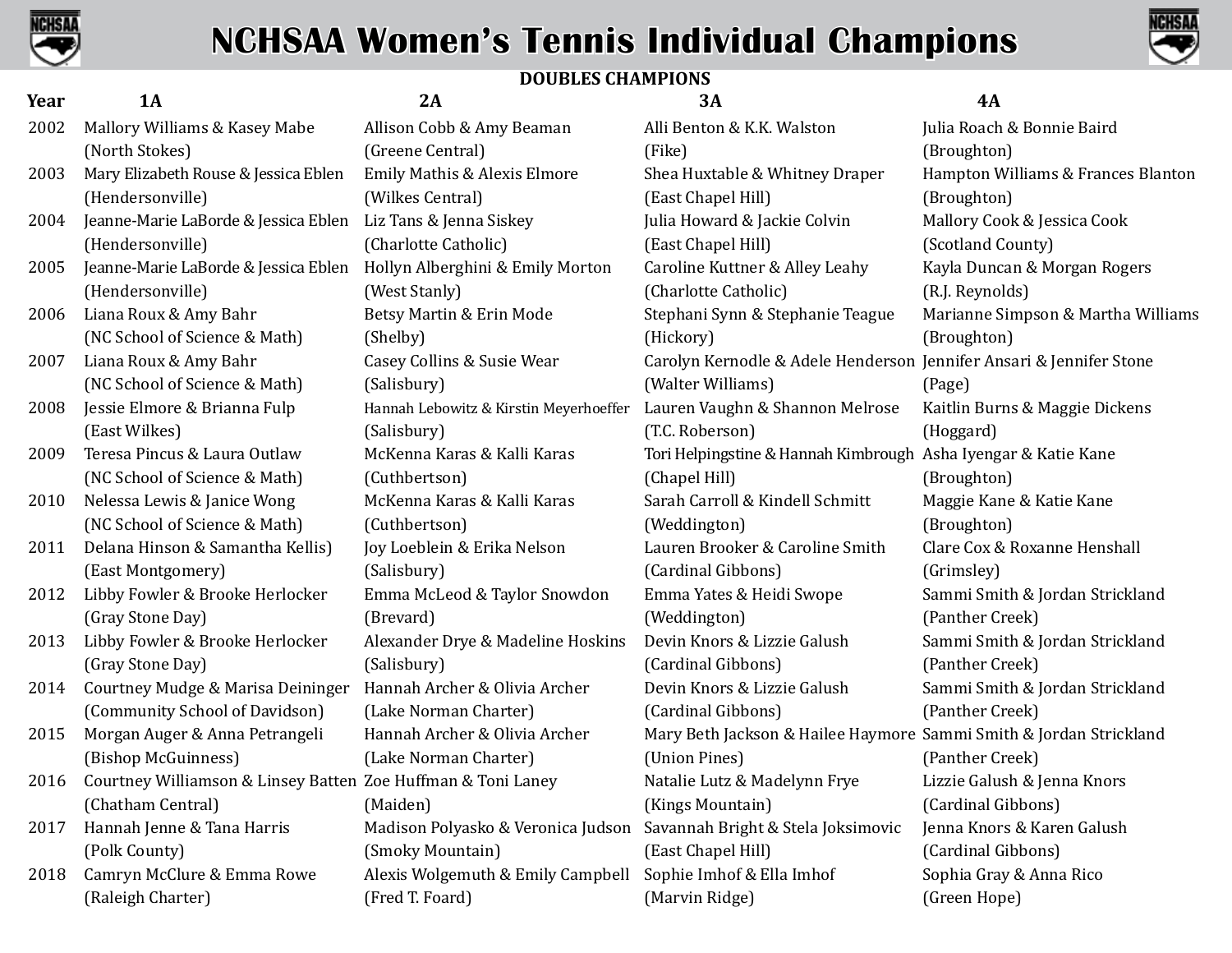



### **INDIVIDUAL TOURNAMENT MULTIPLE SINGLES CHAMPIONSHIPS**

### **FOUR-TIME WINNERS:**

- **•** Laura Cowman (Charlotte Catholic) 1989 1992
- **Julianne Treme (Salisbury)** 1993 1996
- Jackie Houston (Kings Mountain) 1993 1996
- Britney Cloer (Brevard) 2003 2006

### **THREE-TIME WINNERS:**

- Nina Cloaninger (East Mecklenburg) 1970 1972
- Susan Saunders (Salisbury) 1985 1987
- Blair Sutton (Terry Sanford) 1990, 1991, & 1993
- McCall Holman (Shelby) 1997 1999
- Suzanne Boyden (Wakefield) 2013 2015
- Zoe Huffman (Maiden) 2015, 2017 & 2018 (doubles win in 2016 with Toni Laney)
- **Jenna Thompson (South Mecklenburg) 2016 2018**

## **TWO-TIME WINNERS:**

- Susie Black (Page) 1973 & 1974
- Elizabeth Tolson (New Bern) 1976 & 1977
- Mary Lloyd Hodges (Henderson Vance) 1981 & 1982
- Helen Spencer (Walter Williams) 1988 & 1989
- Melody Drenning (T.C. Roberson) 1990 & 1992
- **•** Bobbi Guthrie (Broughton) 1995 & 1996
- Henriette Williams (Broughton) 1997 & 1998
- Natalie Cherry (Washington) 1997 & 1998
- Rankin Williams (Broughton) 1999 & 2000
- Christine Simpson (Broughton) 2001 & 2002<br>• Helen Matthias (Jordan Matthews) 2002 & 20
- Helen Matthias (Jordan Matthews) 2002 & 2003
- Lauren Isenhour (Fred T. Foard) 2002 & 2003
- Kasey Mabe (North Stokes) 2004 & 2005
- Kaitlin Burns (Hoggard) 2006 & 2007
- MacKenzie LaSure (Asheville) 2009 & 2010
- Adrienne Haynes (Asheville) 2014 & 2015
- Marisa Deininger (Community School of Davidson) 2015 & 2016 (doubles win in 2014 with Courtney Mudge)
- Rose Kenny (Charlotte Catholic) 2017 & 2018

## **INDIVIDUAL TOURNAMENT MULTIPLE SINGLES CHAMPIONSHIPS**

### **FOUR-TIME WINNERS:**

- **•** Lisa Monaco & Margit Monaco (Terry Sanford) 1977 1980
- Sammi Smith & Jordan Strickland (Panther Creek) 2012 2015

### **THREE-TIME WINNERS:**

- Christie Sanders & Keri Whitehead (Mount Airy) 1987 1989
- Daniela Marx & Lee Worrell (Goldsboro) 1987, 1988 & 1990
- Kayla Tucker (North Stokes) 1998 2000 (with Tasha Mabe '98, Christie Williams '99, & Leslie Watts in 2000)
- Lizzie Galush (Cardinal Gibbons) 2013, 2014 & 2016 (with Devin Knors in 2013 & 2014, with Jenna Knors in 2016)

## **TWO-TIME WINNERS:**

- Ann Martinelli & Bev Sizemore (Grimsley) 1973 & 1974
- Hanie Sie & Diane Pensabene (South Mecklenburg) 1984 & 1985
- Elizabeth Wurster & Jamie Graham (Salisbury) 1995 & 1996
- Marissa Gildemeister & katrina Gildemeister (Jordan) 1994 & 1995
- Ashley Willis & Michelle Williams (Shelby) 1998 & 1999
- Lindsay Dack & Ashley Dack (Shelby) 1998 & 1999
- Marilyn Clark (East Chapel Hill) 1999 & 2000 (with Tiphanie Clark in 1999 and Lauren Williams in 2000)
- Leslie Watts (North Stokes) 2000 & 2001 (with Kayla Tucker in 2000 and Mallory Williams in 2001)
- Alli Benton & K.K. Walston (Fike) 2001 & 2002
- Hampton Williams (Broughton) 2001 & 2003 (with Rankin Williams in 2001 and Frances Blanton in 2003)
- Jeanne-Marie Laborde & Jessica Eblen (Hendersonville) 2004 & 2005
- Liana Roux & Amy Bahr (NCSSM) 2006 & 2007
- Katie Kane (Broughton) 2009 & 2010 (with Asha Iyengar in 2009 and Maggie Kane in 2010)
- McKenna Karas & Kalli Karas (Cuthbertson) 2009 & 2010
- Libby Fowler & Brooke Herlocker (Gray Stone Day) 2012 & 2013
- Hannah Archer & Olivia Archer (Lake Norman Char.) 2014 & 2015
- Devin Knors (Cardinal Gibbons) 2013 & 2014 (with Lizzie Galush)
- Jenna Knors (Cardinal Gibbons) 2016 & 2017 (with Lizzie Galush in 2016 and Karen Galush in 2017)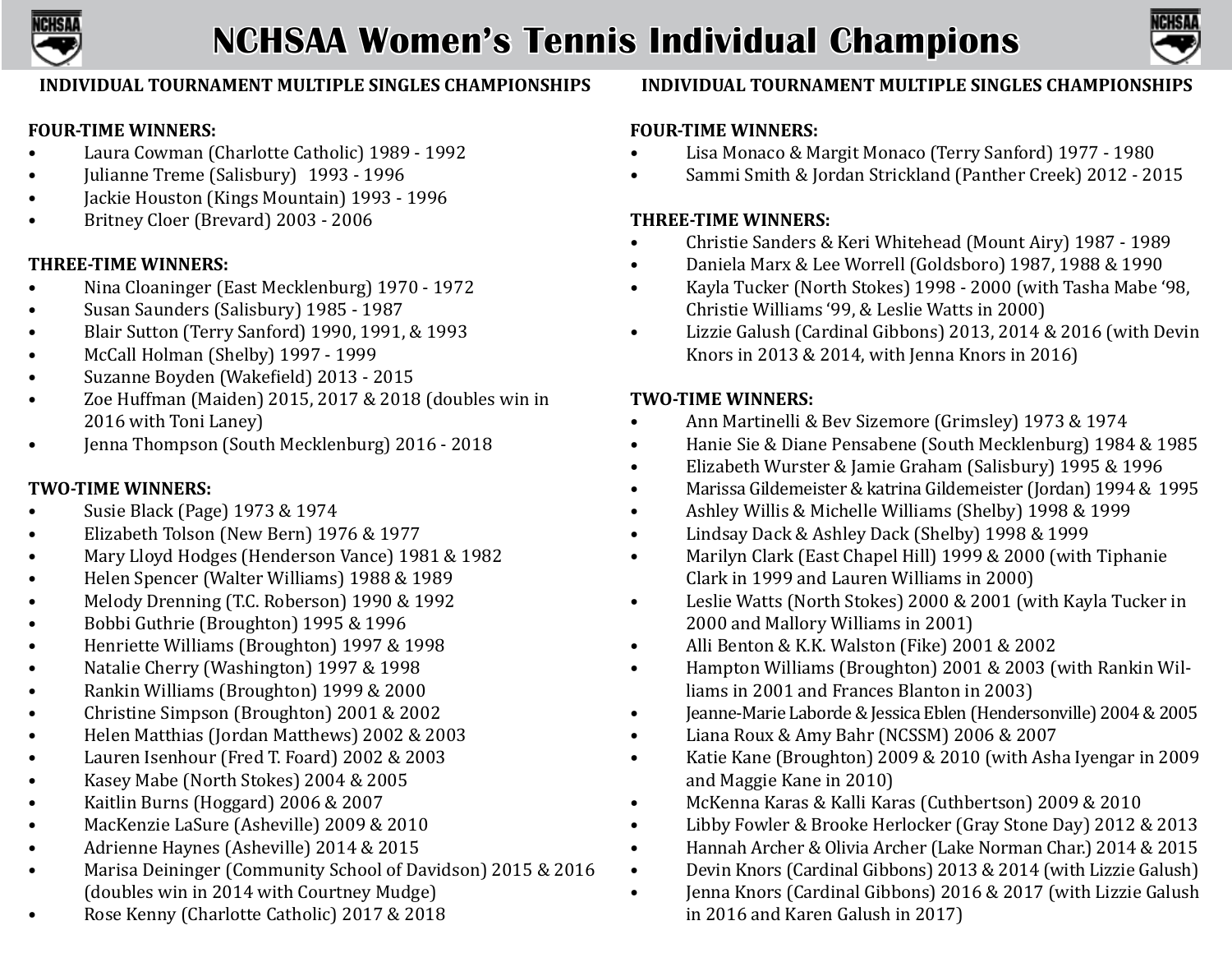



| 1A/2A CHAMPIONSHIPS |                                          |                                           |                           |
|---------------------|------------------------------------------|-------------------------------------------|---------------------------|
| <b>YEAR</b>         | <b>CHAMPION</b>                          | <b>RUNNER-UP</b>                          | <b>SCORE</b>              |
| 1986                | Susan Saunders (Salisbury)               | Nicki Langmann (Randleman)                | $6-0, 6-1$                |
| 1987                | Susan Saunders (Salisbury)               | Jane Frye (Union Pines)                   | $6-1, 6-4$                |
| 1988                | Fonny Yeor (Salisbury)                   | Andrea Byrns (Franklinton)                | $6-0, 6-1$                |
| 1989                | Laura Cowman (Charlotte Catholic)        | Jenny Berry (Charlotte Catholic)          | $6-4, 6-3$                |
| 1990                | Laura Cowman (Charlotte Catholic)        | Elizabeth Bell (Mount Airy)               | $6-4, 6-3$                |
| 1991                | Laura Cowman (Charlotte Catholic)        | Elizabeth Bell (Mount Airy)               | $3-6, 6-3, 6-2$           |
| 1992                | Laura Cowman (Charlotte Catholic)        | Elizabeth Bell (Mount Airy)               | $6-2, 6-1$                |
| 1993                | Julianne Treme (Salisbury)               | Elizabeth Bell (Mount Airy)               | $6-2, 6-0$                |
| 1994                | Julianne Treme (Salisbury)               | Tasha Winebarger (Elkin)                  | $6-1, 6-2$                |
| 1995                | Julianne Treme (Salisbury)               | Lori Beth Walters (Lexington)             | $6-2, 6-3$                |
| 1996                | Julianne Treme (Salisbury)               | Danyell Fox (Mountain Heritage)           | $6-0, 6-1$                |
|                     |                                          | <b>1A CHAMPIONSHIPS</b>                   |                           |
| <b>YEAR</b>         | <b>CHAMPION</b>                          | <b>RUNNER-UP</b>                          | <b>SCORE</b>              |
| 1997                | Dana Bowers (South Stanly)               | Mary Knox (Roanoke)                       | $6-3, 6-0$                |
| 1998                | Lauren Whan (East Surry)                 | Dana Bowers (South Stanly)                | $6-1$ , 1 $-6$ , 6 $-3$   |
| 1999                | Megan Bullins (North Stokes)             | Dana Bowers (South Stanly)                | $0-6, 6-4, 6-2$           |
| 2000                | Jennifer Pharr (Hendersonville)          | Megan Bullins (North Stokes)              | $6-3, 6-2$                |
| 2001                | Edina Lazar (Polk County)                | Megan Bullins (North Stokes)              | $6-2, 6-0$                |
| 2002                | Helen Mathias (Jordan-Mathews)           | Jeanne-Marie LaBorde (Hendersonville)     | $6-0, 6-0$                |
| 2003                | Helen Mathias (Jordan-Mathews)           | Kasey Mabe (North Stokes)                 | $6-1, 6-7(5)$ , 7 $-6(1)$ |
| 2004                | Kasey Mabe (North Stokes)                | Jordan Schoderbek (East Surry)            | $6-4, 6-0$                |
| 2005                | Kasey Mabe (North Stokes)                | Maggie Ronan (Bishop McGuinness)          | $6-1, 6-1$                |
| 2006                | Maggie Ronan (Bishop McGuinness)         | Taylor Gwyn (Mount Airy)                  | $6-1, 6-2$                |
| 2007                | Frederike Stutt (Topsail)                | Megan Shelton (East Surry)                | $6-2, 6-1$                |
| 2008                | Danielle McGee (Topsail)                 | Maggie McKee (Mount Airy)                 | $6-2, 7-5$                |
| 2009                | Megan Shelton (East Surry)               | Lori Wang (Raleigh Charter)               | $6-1, 6-4$                |
| 2010                | Lori Wang (Raleigh Charter)              | Jordan Jackson (Mount Airy)               | $6-3, 6-2$                |
| 2011                | Jordan Jackson (Mount Airy)              | Alice Huang (NCSSM)                       | $6-7(5)$ , 6-3, 6-2       |
| 2012                | Hannah Archer (Lake Norman Charter)      | Jordan Jackson (Mount Airy)               | $6-0, 6-4$                |
| 2013                | Courtney Mudge (Comm. Sch. of Davidson)  | Marisa Deininger (Comm. Sch. of Davidson) | $7-6(3)$ , $7-6(2)$       |
| 2014                | Morgan Auger (Bishop McGuinness)         | Julissa Quintanilla (North Duplin)        | $6-1, 6-2$                |
| 2015                | Marisa Deininger (Comm.Sch. of Davidson) | Morgan Blount (Voyager Academy)           | $6-1, 6-0$                |
| 2016                | Marisa Deininger (Comm. Sch. Davidson)   | Emerson Crichton (Lincoln Charter)        | $6-1, 6-2$                |
| 2017                | Brenna Bryant (Tarboro)                  | Emma Bost (Gray Stone Day)                | $6-2, 6-4$                |
| 2018                | Sabrina Grewal (Research Triangle)       | Emma Bost (Gray Stone Day)                | $6-2, 6-1$                |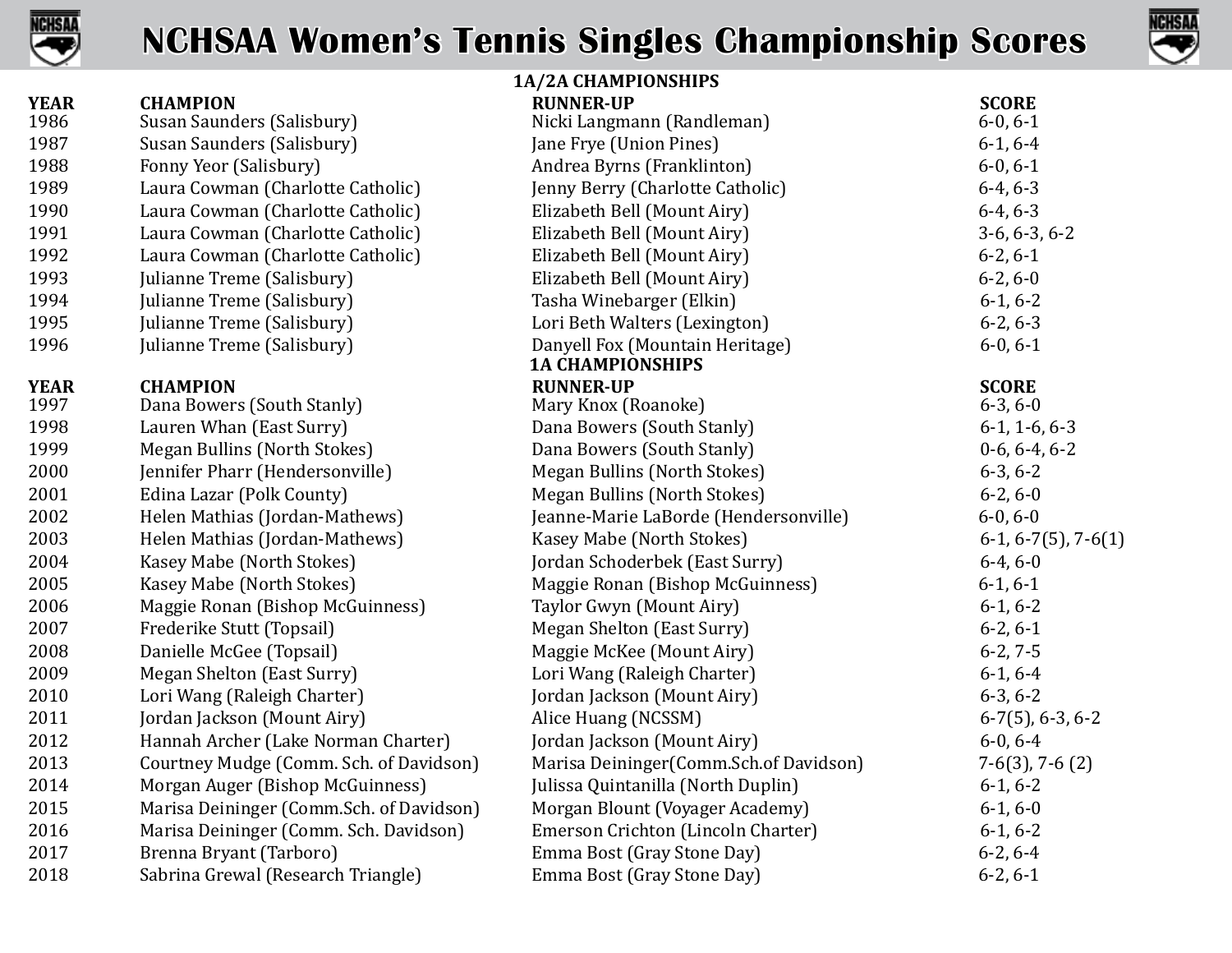



|             |                                         | <b>2A CHAMPIONSHIPS</b>            |                       |
|-------------|-----------------------------------------|------------------------------------|-----------------------|
| <b>YEAR</b> | <b>CHAMPION</b>                         | <b>RUNNER-UP</b>                   | <b>SCORE</b>          |
| 1997        | McCall Holman (Shelby)                  | Jana Istokova (Roanoke Rapids)     | $6-2, 6-2$            |
| 1998        | McCall Holman (Shelby)                  | Heather Edwards (West Montgomery)  | $6-1, 6-1$            |
| 1999        | McCall Holman (Shelby)                  | Catherine Koontz (Lexington)       | $6-0, 6-0$            |
| 2000        | Catherine Koontz (Lexington)            | Laura Fanjoy (Statesville)         | $6-3, 6-3$            |
| 2001        | Michelle Alexander (Charlotte Catholic) | Catherine Koontz (Lexington)       | $6-4, 6-2$            |
| 2002        | Emily Mathis (Wilkes Central)           | Renee Sanders (Graham)             | $6-1, 6-1$            |
| 2003        | Britney Cloer (Brevard)                 | Meg Dlugos (Charlotte Catholic)    | $6-4, 6-1$            |
| 2004        | Britney Cloer (Brevard)                 | Tanner Bloom (Edenton Holmes)      | $6-1, 6-1$            |
| 2005        | Britney Cloer (Brevard)                 | Emily Mathis (Wilkes Central)      | $6-2, 6-1$            |
| 2006        | Britney Cloer (West Henderson)          | Ruhsona Usmanova (Durham Sch.Arts) | $6-2, 6-1$            |
| 2007        | Puja Patel (Greene Central)             | Nancy Reilly (Cardinal Gibbons)    | $6-0$ , $2-6$ , $6-3$ |
| 2008        | Lauren Brooker (Cardinal Gibbons)       | Amie Cloer (West Henderson)        | $6-1, 6-3$            |
| 2009        | Hannah Lebowitz (Salisbury)             | Laura Baker (West Lincoln)         | $2-6, 6-2, 7-5$       |
| 2010        | Hillary Lutz (Shelby)                   | Katelyn Storey (Salisbury)         | $6-4, 6-0$            |
| 2011        | Kalli Karas (Cuthbertson)               | Katelyn Storey (Salisbury)         | $6-3, 6-4$            |
| 2012        | Nancy Bridges (Shelby)                  | Hunter Hall (Brevard)              | $6-1, 6-2$            |
| 2013        | Cassidy Shell (Bandys)                  | Nancy Bridges (Shelby)             | $6-2, 6-0$            |
| 2014        | Kayla Honeycutt (Salisbury)             | Jessica Ille (Carrboro)            | $6-3, 6-0$            |
| 2015        | Zoe Huffman (Maiden)                    | Lauren Bush (Lake Norman Charter)  | $6-0, 6-4$            |
| 2016        | Olivia Archer (Lake Norman Charter)     | Zoe Panizza (Lake Norman Charter)  | $6-0, 6-0$            |
| 2017        | Zoe Huffman (Maiden)                    | McCollough Perry (Hendersonville)  | $6-0, 6-1$            |
| 2018        | Zoe Huffman (Maiden)                    | Jessica Fuchs (Oak Grove)          | $6-0, 6-0$            |
|             |                                         |                                    |                       |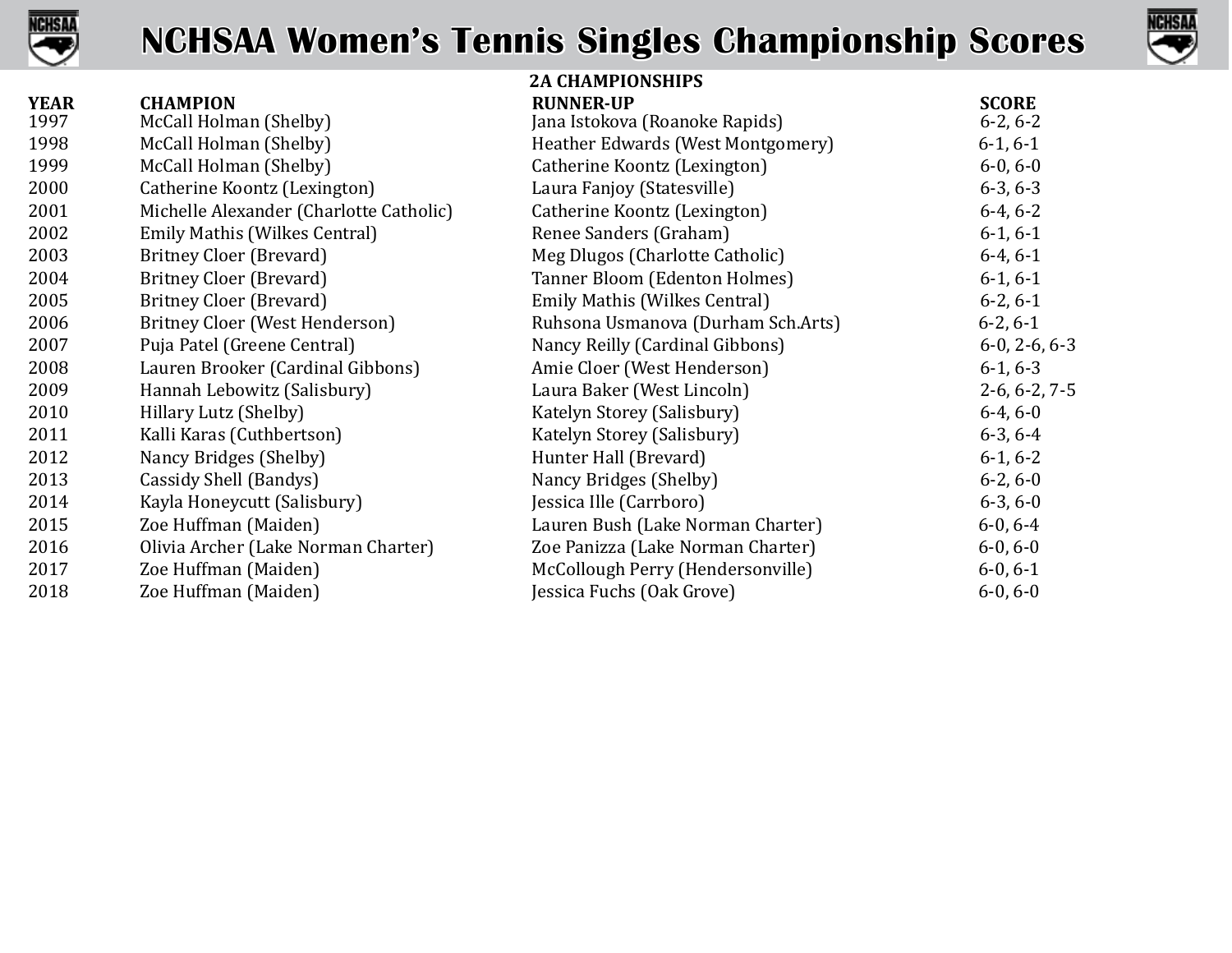



|                     |                                              | <b>3A CHAMPIONSHIPS</b>                      |                            |
|---------------------|----------------------------------------------|----------------------------------------------|----------------------------|
| <b>YEAR</b><br>1986 | <b>CHAMPION</b><br>Karen John (T.W. Andrews) | <b>RUNNER-UP</b><br>Nicole Nissley (Brevard) | <b>SCORE</b><br>$6-2, 6-4$ |
| 1987                | Miki Hosek (Madison-Mayodan)                 | Nicole Nissley (Brevard)                     | $6-1, 6-3$                 |
| 1988                | Helen Spencer (Walter Williams)              | Amy Coan (Brevard)                           | $6-2, 6-0$                 |
| 1989                | Heidi Smith (Brevard)                        | Lisa Manning (Washington)                    | $6-0, 6-3$                 |
| 1990                | Melody Drenning (T.C.Roberson)               | Daniela Klabin (Greenville D.H. Conley)      | $6-4, 6-3$                 |
| 1991                | Sybil Parker (Brevard)                       | Dana Allen (Southeast Guilford)              | $6-4, 6-3$                 |
| 1992                | Melody Drenning (T.C.Roberson)               | Amanda Sentelle (Brevard)                    | $7-5, 6-3$                 |
| 1993                | Jackie Houston (Kings Mountain)              | Amanda Sentelle (Brevard)                    | $6-3, 6-4$                 |
| 1994                | Jackie Houston (Kings Mountain)              | Christina Causway (Wilson Fike)              | $6-0, 4-6, 6-1$            |
| 1995                | Jackie Houston (Kings Mountain)              | Brooke Skeen (Burlington Williams)           | $6-3, 6-1$                 |
| 1996                | Jackie Houston (Kings Mountain)              | Brooke Skeen (Burlington Williams)           | $7-5, 6-1$                 |
| 1997                | Natalie Cherry (Washington)                  | Elisha Mabe (Eden Morehead)                  | $6-2, 6-3$                 |
| 1998                | Natalie Cherry (Washington)                  | Elisha Mabe (Eden Morehead)                  | $2-6, 6-2, 6-4$            |
| 1999                | Sallie Kiser (Morehead)                      | Lauren Williams (East Chapel Hill)           | $3-6, 6-4, 6-0$            |
| 2000                | Elizabeth Kernodle (Walter Williams)         | Sallie Kiser (Eden Morehead)                 | $6-4, 4-6, 7-5$            |
| 2001                | Kelly Fleck (Statesville)                    | Rachel Rhoney (St. Stephens)                 | $6-4, 6-3$                 |
| 2002                | Lauren Isenhour (Fred T. Foard)              | Rachel Rhoney (St. Stephens)                 | $6-1, 3-6, 6-3$            |
| 2003                | Lauren Isenhour (Fred T. Foard)              | <b>Emily Mauser (Hickory)</b>                | $6 - 3, 6 - 2$             |
| 2004                | Alexa Ely (Asheville)                        | <b>Emily Mauser (Hickory)</b>                | $2-6, 6-4, 6-0$            |
| 2005                | Cameron Chatman (Ragsdale)                   | <b>Emily Mauser (Hickory)</b>                | $7-5, 6-0$                 |
| 2006                | <b>Emily Mauser (Hickory)</b>                | Cameron Chatman (Ragsdale)                   | $6-4, 6-1$                 |
| 2007                | Stephani Synn (Hickory)                      | MayaBlue Stauffer-MacDowell (T.C.Roberson)   | $6-4, 6-1$                 |
| 2008                | Kathryn Talbert (Lake Norman)                | Neena Wanko (Union Pines)                    | $6-0, 6-2$                 |
| 2009                | Neena Wanko (Union Pines)                    | MacKenzie LaSure (Asheville)                 | $6-1, 6-0$                 |
| 2010                | MacKenzie LaSure (Asheville)                 | Masey DeMoss (McMichael)                     | $6-1, 6-7(4), 6-1$         |
| 2011                | MacKenzie LaSure (Asheville)                 | Alix Theodossiou (Asheville)                 | $6-3, 6-0$                 |
| 2012                | Masey DeMoss (McMichael)                     | Sarah Jiang (Cox Mill)                       | $6-2, 6-2$                 |
| 2013                | Heidi Swope (Weddington)                     | Sarah Jiang (Cox Mill)                       | $6-3, 6-0$                 |
| 2014                | Adrienne Haynes (Asheville)                  | Taylor Love (Wilson Hunt)                    | $6-2$ , $2-6$ , $6-4$      |
| 2015                | Adrienne Haynes (Asheville)                  | Sarah Jiang (Cox Mill)                       | $6-2, 6-4$                 |
| 2016                | Kate Earnhardt (Concord)                     | Adrienne Hayens (Asheville)                  | $6-4, 3-6, 6-1$            |
| 2017                | Rose Kenny (Charlotte Catholic)              | Sarah Merrill (Weddington)                   | $7-6(4)$ , 6-1             |
| 2018                | Rose Kenny (Charlotte Catholic)              | Maggie Gehrig (Charlotte Catholic)           | $6-2, 6-3$                 |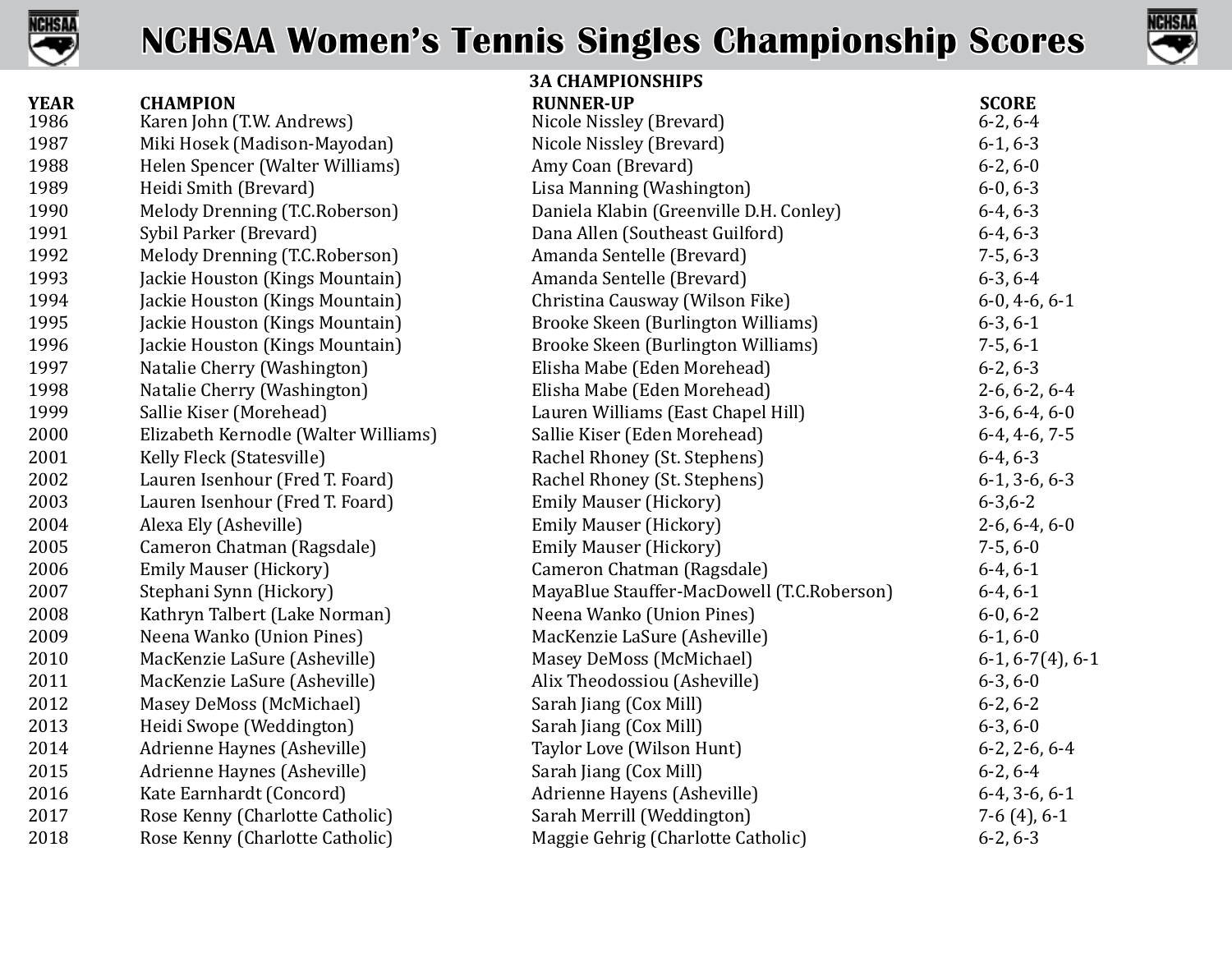



|             |                                     | <b>4A CHAMPIONSHIPS</b>                |                          |
|-------------|-------------------------------------|----------------------------------------|--------------------------|
| <b>YEAR</b> | <b>CHAMPION</b>                     | <b>RUNNER-UP</b>                       | <b>SCORE</b>             |
| 1986        | Michelle Frye (C.E. Jordan)         | Jenee Cross (Carver)                   | $2-6, 6-0, 6-0$          |
| 1987        | Renika Shaw (Ben L. Smith)          | Lisa Adelman (Grimsley)                | $6-2, 6-4$               |
| 1988        | Scotti Thomas (C.E. Jordan)         | Paige Powell (J.H. Rose)               | $6-3, 6-1$               |
| 1989        | Helen Spencer (Walter Williams)     | Paige Powell (J.H. Rose)               | $6-1, 6-1$               |
| 1990        | <b>Blair Sutton (Terry Sanford)</b> | Jenny Sopel (Myers Park)               | $6-1, 6-0$               |
| 1991        | <b>Blair Sutton (Terry Sanford)</b> | Jenny Sopel (Myers Park)               | $6-4, 6-7(5-7), 6-3$     |
| 1992        | Tory Schroeder (Chapel Hill)        | <b>Blair Sutton (Terry Sanford)</b>    | $7-6(7-4)$ , 6-3         |
| 1993        | <b>Blair Sutton (Terry Sanford)</b> | Francie Barragan (Terry Sanford)       | $6-2, 6-3$               |
| 1994        | Caroline Hill (Chapel Hill)         | Bobbi Guthrie (Broughton)              | $6-3, 6-2$               |
| 1995        | Bobbi Guthrie (Broughton)           | Caroline Hill (Chapel Hill)            | $6-4, 6-2$               |
| 1996        | Bobbi Guthrie (Broughton)           | Loni Worsley (R.J. Reynolds)           | $6-3, 6-3$               |
| 1997        | Henriette Williams (Broughton)      | Caroline Hill (Chapel Hill)            | $6-0, 6-2$               |
| 1998        | Henriette Williams (Broughton)      | Amanda DeVore (Cape Fear)              | $6-0$ , 7 $-6$ (7 $-3$ ) |
| 1999        | Rankin Williams (Broughton)         | <b>Bonnie Baird (Broughton)</b>        | $1-6, 6-3, 7-6(8-6)$     |
| 2000        | Rankin Williams (Broughton)         | <b>Bonnie Baird (Broughton)</b>        | $6-0, 6-0$               |
| 2001        | Christine Simpson (Broughton)       | Meredith Skeeters (Northwest Guilford) | $6-1, 6-1$               |
| 2002        | Christine Simpson (Broughton)       | Kara Worsley (R.J. Reynolds)           | $6-0, 6-4$               |
| 2003        | Catherine Newman (Page)             | Julia Roach (Broughton)                | $6-3, 4-6, 6-3$          |
| 2004        | Teresa Wang (North Mecklenburg)     | <b>Brooke Walter (Page)</b>            | $6-7$ (5-7), $6-0,6-1$   |
| 2005        | Anna Lee Evans (Watauga)            | Shondra Redfern (Harding)              | $6-2, 6-4$               |
| 2006        | Kaitlin Burns (Hoggard)             | Kinsey Pate (Butler)                   | $6-1, 6-0$               |
| 2007        | Kaitlin Burns (Hoggard)             | Grace Baker (Myers Park)               | $6-1, 6-3$               |
| 2008        | Grace Baker (Myers Park)            | Jennifer Huang (East Chapel Hill)      | $6-2, 6-2$               |
| 2009        | Chloe Willetts (R.J. Reynolds)      | Grace Baker (Myers Park)               | $6-4, 3-6, 6-3$          |
| 2010        | Melissa Kandinata (Green Hope)      | Lauren Frazier (J.H. Rose)             | $6-1, 6-4$               |
| 2011        | Hannah Templeton (Page)             | McKayla Zupan (Hoggard)                | $6-1, 6-4$               |
| 2012        | Maggie Kane (Broughton)             | Chloe Willetts (R.J. Reynolds)         | $7-5, 6-0$               |
| 2013        | Susanne Boyden (Wakefield)          | Maggie Kane (Broughton)                | $7-5, 6-2$               |
| 2014        | Susanne Boyden (Wakefield)          | Peyton Pesavento (R.J. Reynolds)       | $6-3, 6-3$               |
| 2015        | Susanne Boyden (Wakefield)          | Amanda Cyr (Panther Creek)             | $6-3, 6-0.$              |
| 2016        | Jenna Thompson (South Mecklenburg)  | Lauren Gish (Lake Norman)              | $6-0, 6-1$               |
| 2017        | Jenna Thompson (South Mecklenburg)  | Katie Andreini (Green Hope)            | $6-2, 6-4$               |
| 2018        | Jenna Thompson (South Mecklenburg)  | Sibel Tanik (Sanderson)                | 5-7, 6-4, 6-2            |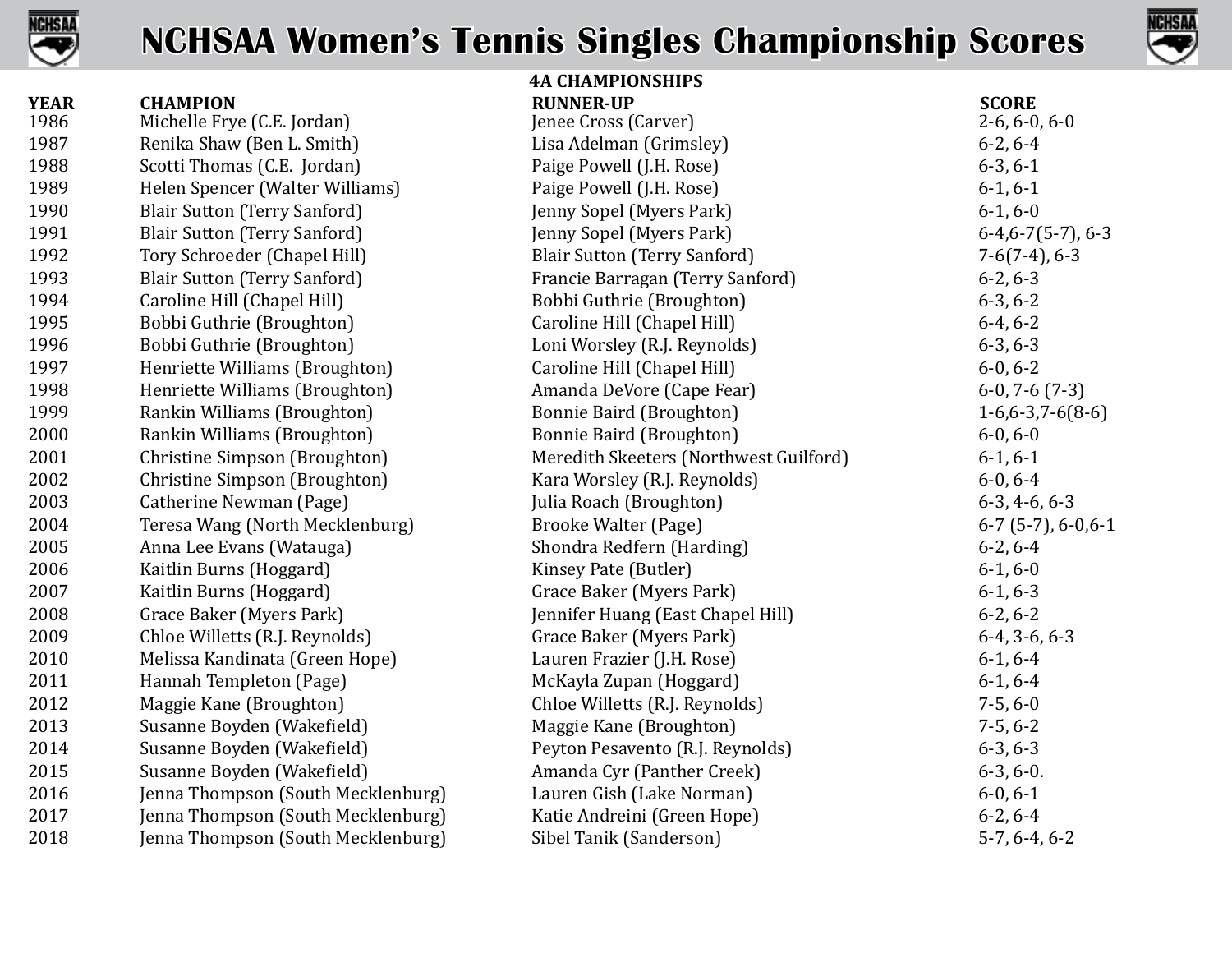



### **1A/2A CHAMPIONSHIPS**

|             | 1A/2A CHAMPIONSHIPS                                          |                                                               |                       |
|-------------|--------------------------------------------------------------|---------------------------------------------------------------|-----------------------|
| <b>YEAR</b> | <b>CHAMPION</b>                                              | <b>RUNNER-UP</b>                                              | <b>SCORE</b>          |
| 1986        | Christi Cranford & Laura Hunsucker (Newton-Conover)          | Jennifer Korns & Brooks McKenzie (North Stokes)               | $6-7, 6-1, 6-1$       |
| 1987        | Christie Sanders & Keri Whitehead (Mount Airy)               | DeAnna Cresimor & Mitzi Yount (Bandys)                        | $6-3, 4-6, 6-3$       |
| 1988        | Christie Sanders & Keri Whitehead (Mount Airy)               | Amy Fisher & Amy Shouse (Mount Pleasant)                      | $6-0, 6-1$            |
| 1989        | Christie Sanders & Keri Whitehead (Mount Airy)               | Elizabeth Thigpen & Tina Hussey (North Moore)                 | $6-2, 6-0$            |
| 1990        | Julie Brown & Melissa King (Starmount)                       | Elise Marion & Teresa Furr (Union Pines)                      | $7-6, 6-2$            |
| 1991        | Shannon Spencer & Kelly Christiansen (Newton-Conover)        | Beth Baxley & Diana Everette (St. Pauls)                      | $6-3, 7-5$            |
| 1992        | Beth Baxley & Diana Everette (St. Pauls)                     | Tiffany Cook & Mandee Fulp (North Stokes)                     | $6-4, 6-7, 7-6$       |
| 1993        | Ginny Stroud & Meredith Campbell (Mooresville)               | Dixie Harrell & Diana Everette (St. Pauls)                    | $6-4, 6-1$            |
| 1994        | Lisa Witherspoon & Leslie Van Dyke (Newton-Conover)          | Dixie Harrell & Diana Everette (St. Pauls)                    | $6-3, 4-6, 6-4$       |
| 1995        | Elizabeth Wurster & Jamie Graham (Salisbury)                 | Kaite Webb & Natalie Leonard (Salisbury)                      | $6-4, 6-1$            |
| 1996        | Elizabeth Wurster & Jamie Graham (Salisbury)                 | Katie Webb & Natalie Leonard (Salisbury)                      | $7-5, 6-4$            |
|             | <b>1A CHAMPIONSHIPS</b>                                      |                                                               |                       |
| <b>YEAR</b> | <b>CHAMPION</b>                                              | <b>RUNNER-UP</b>                                              | <b>SCORE</b>          |
| 1997        | Lori Campbell & Marie Reynolds (East Montgomery)             | Emma Flippen & Danielle Watts (North Stokes)                  | $6-2, 6-1$            |
| 1998        | Kayla Tucker and Tasha Mabe (North Stokes)                   | Caroline Small & Anna Bracken (Hendersonville)                | $6-7(3)$ , 6-3, 6-4   |
| 1999        | Kayla Tucker & Christie Williams (North Stokes)              | Laura Edwards & Charity Phillips (Jordan Matthews)            | $6-2, 6-1$            |
| 2000        | Kayla Tucker & Leslie Watts (North Stokes)                   | Laura Edwards & Charity Phillips (Jordan-Matthews)            | $6-3, 6-4$            |
| 2001        | Leslie Watts & Mallory Williams (North Stokes)               | Natalie Blake & Blake Jordan (East Montgomery)                | $6-0, 6-2$            |
| 2002        | Mallory Williams & Kasey Mabe (North Stokes)                 | Mary Elizabeth Rouse & Jessica Eblen (Hendersonville)         | $6 - 3, 2 - 6, 6 - 4$ |
| 2003        | Mary Elizabeth Rouse & Jessica Eblen (Hendersonville)        | Lindsay Phillips & Amy Stackhouse (Jordan-Matthews)           | $6-0, 7-5$            |
| 2004        | Jeanne-Marie LaBorde & Jessica Eblen (Hendersonville)        | Martha Morris & Brittany Cockreil (Topsail)                   | $6-1, 6-0$            |
| 2005        | Jeanne-Marie LaBorde & Jessica Eblen (Hendersonville)        | Laken Joyce & Tanna Tilley (North Stokes)                     | $6-2, 6-3$            |
| 2006        | Liana Roux & Amy Bahr (NC School of Science and Math)        | Jennifer Dameron & Molly Parks (Jordan-Matthews)              | $6-4, 6-4$            |
| 2007        | Liana Roux & Amy Bahr (NC School of Science and Math)        | Brianna Fulp & Jessie Elmore (East Wilkes)                    | $7-6(4)$ , 6-3        |
| 2008        | Brianna Fulp & Jessie Elmore (East Wilkes)                   | Caitlen Corbett & Molly Peele (Gray Stone Day)                | $6-3, 6-2$            |
| 2009        | Teresa Pincus & Laura Outlaw (NC School of Science and Math) | Elle Case & Jordan Gwyn (Mount Airy)                          | $6-7(2)$ , 7-5, 6-3   |
| 2010        | Nelessa Lewis & Janice Wong (NC School of Science and Math)  | Delana Hinson & Samantha Kellis (East Montgomery)             | $6-4, 7-6(4)$         |
| 2011        | Delana Hinson & Samantha Kellis (East Montgomery)            | Elizabeth Dinkins & Jade Hughes (Mount Airy)                  | $6-4, 7-5$            |
| 2012        | Libby Fowler & Brooke Herlocker (Gray Stone Day)             | Davi Barbour & Haley Thomas (Mount Airy)                      | $6-1, 6-0$            |
| 2013        | Libby Fowler & Brooke Herlocker (Gray Stone Day)             | Davi Barbour & Haley Thomas (Mount Airy)                      | $1-6, 6-4, 6-2$       |
| 2014        | Courtney Mudge & Marisa Deininger (C.S. of Davidson)         | Meghan Hedgepeth & Brooke Herlocker (Gray Stone Day) 6-3, 6-4 |                       |
| 2015        | Morgan Auger & Anna Petrangeli (Bishop McGuinness)           | Miracle Walters & Morgan Randleman (Elkin)                    | $6-4, 7-5$            |
| 2016        | Courtney Williamson & Lindsey Batten (Chatham Central)       | Mattie Timmerman & Bianka Soos (Elkin)                        | $6-3, 7-6(5)$         |
| 2017        | Hannah Jenne & Tana Harris (Polk County)                     | Claire Rogers & Lydia Cortes (Bishop McGuinness)              | $6-3, 6-4$            |
| 2018        | Camryn McClure & Emma Rowe (Raleigh Charter)                 | Abigail Martin & Sarah Mann (East Surry)                      | $6-1, 6-1$            |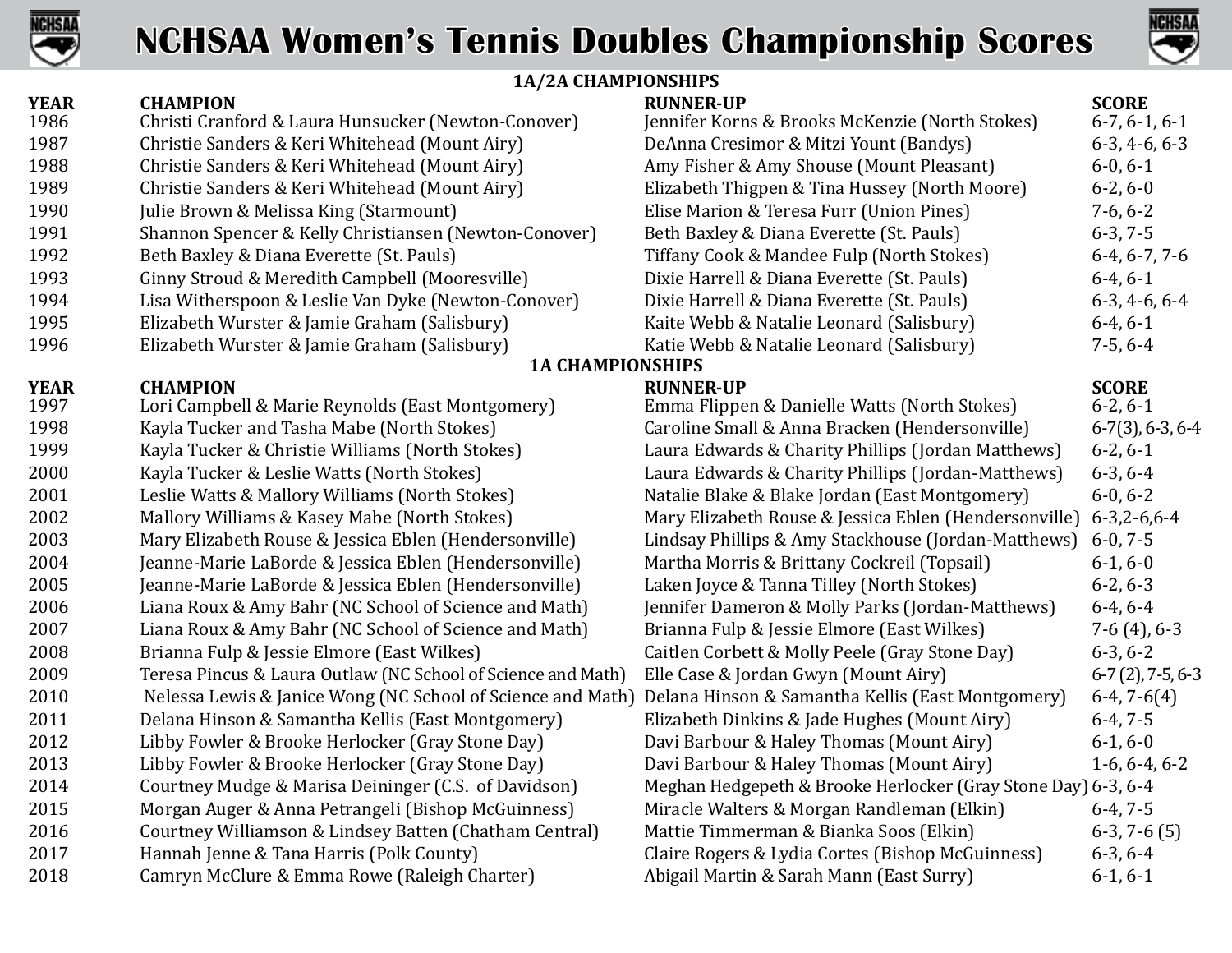



### **2A CHAMPIONSHIPS**

| <b>YEAR</b> | <b>CHAMPION</b>                                     | <b>RUNNER-UP</b>                                       | <b>SCORE</b>    |
|-------------|-----------------------------------------------------|--------------------------------------------------------|-----------------|
| 1997        | Katie Neal & Holly McFarland (Statesville)          | Haley Chitty & Joanna Pearson (Shelby)                 | $4-6, 6-2, 6-3$ |
| 1998        | Ashley Willis & Michelle Williams (Shelby)          | Haley Chitty & Logan Hamrick (Shelby)                  | $5-7, 6-0, 6-3$ |
| 1999        | Ashley Willis & Michelle Williams (Shelby)          | Kelly Bryant & Lorie Harrell (Greene Central)          | $6-2, 6-0$      |
| 2000        | Kelly Fleck & Mary Beth Cartner (Statesville)       | Ashley Willis & Michelle Williams (Shelby)             | $7-6(5)$ , 6-3  |
| 2001        | Ashley Willis & Michelle Williams (Shelby)          | Kate Tans & Natalie Rossi (Charlotte Catholic)         | $6-1, 6-1$      |
| 2002        | Allison Cobb & Amy Beaman (Greene Central)          | Barbara Mathis & Mary Fesperman (Wilkes Central)       | $2-6, 6-1, 6-4$ |
| 2003        | Emily Mathis & Alexis Elmore (Wilkes Central)       | Anne Dunaway & Jenna Siskey (Charlotte Catholic)       | $6-2, 6-0$      |
| 2004        | Liz Tans & Jenna Siskey (Charlotte Catholic)        | Emily Mathis & Alexis Elmore (Wilkes Central)          | $6-4, 7-6(3)$   |
| 2005        | Hollyn Alberghini & Emily Morton (West Stanly)      | Christi Murphy & Ashley Harrell (Greene Central)       | $6-0, 6-4$      |
| 2006        | Betsy Martin & Erin Mode (Shelby)                   | Susie Wear & Casey Collins (Salisbury)                 | $3-6, 6-4, 6-2$ |
| 2007        | Casey Collins & Susie Wear (Salisbury)              | Betsy Martin & Erin Mode (Shelby)                      | $7-5, 6-4$      |
| 2008        | Hannah Lebowitz & Kirstin Meyerhoeffer (Salisbury)  | Shea Comadoll & Joy Loeblein (Salisbury)               | $6-0, 6-1$      |
| 2009        | McKenna Karas & Kelli Karas (Cuthbertson)           | Lauren Carraway & Elizabeth McLawhorn (Greene Central) | $6-0, 6-3$      |
| 2010        | McKenna Karas & Kelli Karas (Cuthbertson)           | Joy Loeblein & Erika Nelson (Salisbury)                | $3-6, 6-4, 6-0$ |
| 2011        | Joy Loeblein & Erika Nelson (Salisbury)             | Anna Kankanala & Hannah Marion (Cedar Ridge)           | $7-5, 6-2$      |
| 2012        | Emma McLeod & Taylor Snowdon (Brevard)              | Katelyn Storey & Anna Flynn (Salisbury)                | $6-4, 3-6, 6-1$ |
| 2013        | Alexander Drye & Madeline Hoskins (Salisbury)       | Emma McLeod & Taylor Snowdon (Brevard)                 | $6-1, 6-2$      |
| 2014        | Hannah Archer & Olivia Archer (Lake Norman Charter) | Lydia Yuan & Sara Yuan (NC School Science and Math)    | $6-1, 6-1$      |
| 2015        | Hannah Archer & Olivia Archer (Lake Norman Charter) | Kayla Honeycutt & Kathyrn Rusher (Salisbury)           | $6-0, 6-0$      |
| 2016        | Zoe Huffman & Toni Laney (Maiden)                   | Lauren Bush & Lauren Loveless (Lake Norman Charter)    | $6-2, 6-0$      |
| 2017        | Madison Polyasko & Veronica Judson (Smoky Mountain) | Lauren Bush & Annie Thomas (Lake Norman Charter)       | $4-6, 6-0, 6-3$ |
| 2018        | Alexis Wolgemuth & Emily Campbell (Fred T. Foard)   | Zoe Panizza & Annie Thomas (Lake Norman Charter)       | $6-2, 6-4$      |
|             |                                                     |                                                        |                 |

| KUNNEK-UI                                              | JUVINI          |
|--------------------------------------------------------|-----------------|
| Haley Chitty & Joanna Pearson (Shelby)                 | $4-6, 6-2, 6-3$ |
| Haley Chitty & Logan Hamrick (Shelby)                  | $5-7, 6-0, 6-3$ |
| Kelly Bryant & Lorie Harrell (Greene Central)          | $6-2, 6-0$      |
| Ashley Willis & Michelle Williams (Shelby)             | $7-6(5)$ , 6-3  |
| Kate Tans & Natalie Rossi (Charlotte Catholic)         | $6-1, 6-1$      |
| Barbara Mathis & Mary Fesperman (Wilkes Central)       | $2-6, 6-1, 6-4$ |
| Anne Dunaway & Jenna Siskey (Charlotte Catholic)       | $6-2, 6-0$      |
| Emily Mathis & Alexis Elmore (Wilkes Central)          | $6-4, 7-6(3)$   |
| Christi Murphy & Ashley Harrell (Greene Central)       | $6-0, 6-4$      |
| Susie Wear & Casey Collins (Salisbury)                 | $3-6, 6-4, 6-2$ |
| Betsy Martin & Erin Mode (Shelby)                      | $7-5, 6-4$      |
| Shea Comadoll & Joy Loeblein (Salisbury)               | $6-0, 6-1$      |
| Lauren Carraway & Elizabeth McLawhorn (Greene Central) | $6-0, 6-3$      |
| Joy Loeblein & Erika Nelson (Salisbury)                | $3-6, 6-4, 6-0$ |
| Anna Kankanala & Hannah Marion (Cedar Ridge)           | $7-5, 6-2$      |
| Katelyn Storey & Anna Flynn (Salisbury)                | $6-4, 3-6, 6-1$ |
| Emma McLeod & Taylor Snowdon (Brevard)                 | $6-1, 6-2$      |
| Lydia Yuan & Sara Yuan (NC School Science and Math)    | $6-1, 6-1$      |
| Kayla Honeycutt & Kathyrn Rusher (Salisbury)           | $6-0, 6-0$      |
| Lauren Bush & Lauren Loveless (Lake Norman Charter)    | $6-2, 6-0$      |
| Lauren Bush & Annie Thomas (Lake Norman Charter)       | $4-6, 6-0, 6-3$ |
| Zoe Panizza & Annie Thomas (Lake Norman Charter)       | $6-2, 6-4$      |
|                                                        |                 |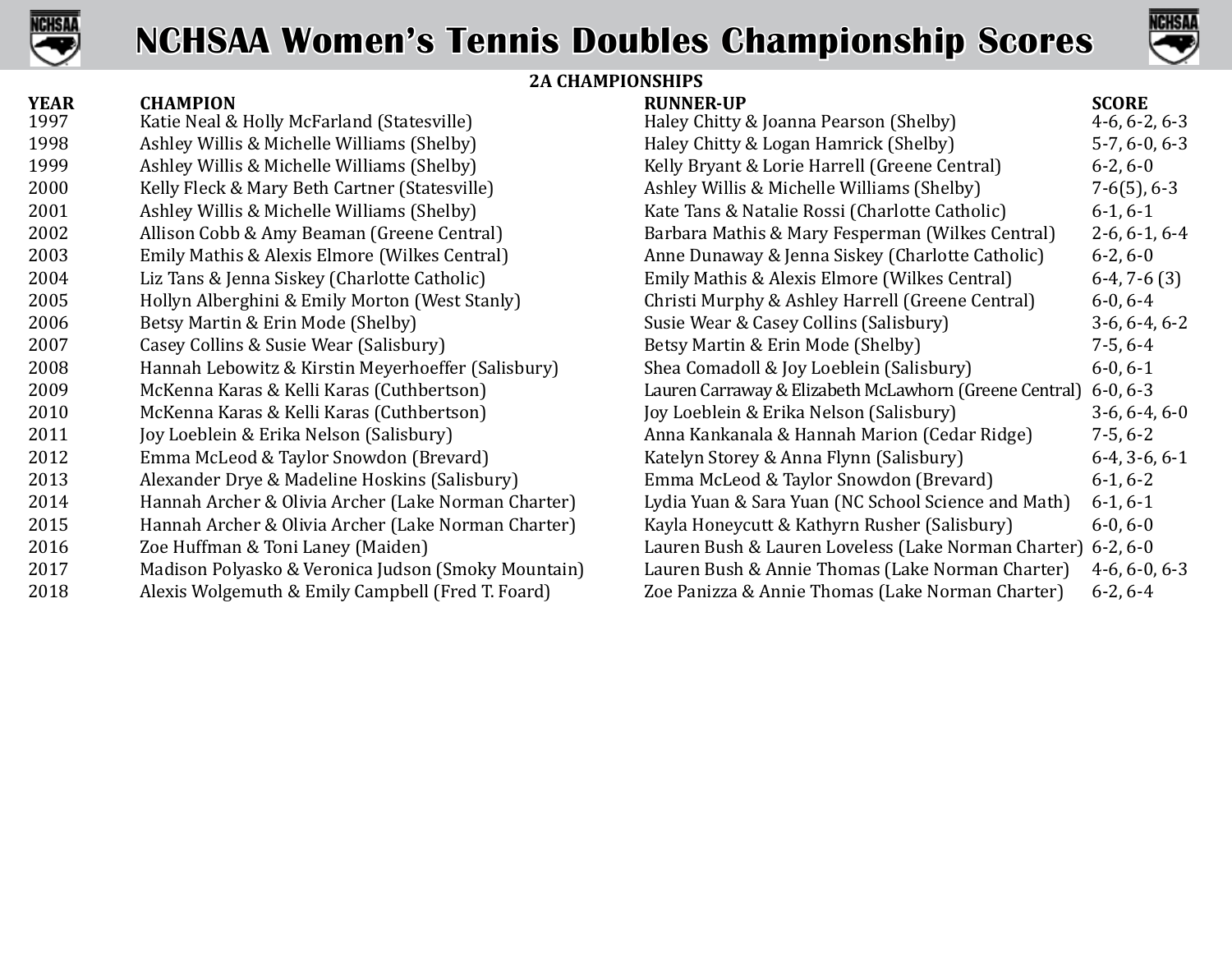



### **3A CHAMPIONSHIPS**

| <b>YEAR</b> | <b>CHAMPION</b>                                       | <b>RUNNER-UP</b>                                    | <b>SCORE</b>          |
|-------------|-------------------------------------------------------|-----------------------------------------------------|-----------------------|
| 1986        | Julie Denison & Heidi Weilbacher (T.C.Roberson)       | Cacy Kinney & Jennifer Hodge (T.W.Andrews)          | $7-6, 6-2$            |
| 1987        | Melinda Allison & Anne White (T.C.Roberson)           | Jennifer Barkley & Leslie Taylor (North Gaston)     | $6-2, 6-1$            |
| 1988        | Lisa Manning & Renee Manning (Washington)             | Cookie Ellis & Anne Gefaell (Shelby)                | $6-0, 6-2$            |
| 1989        | Chan Dang & Tam Dang (Northeast Guilford)             | Jenny Smith & Jennifer Vruwink (Asheboro)           | $6-3, 2-6, 6-4$       |
| 1990        | Lannette West & Stacey Troy (T.C.Roberson)            | Chan Dang & Tam Dang (Northeast Guilford)           | $6-4, 6-0$            |
| 1991        | Tam Dang & Chi Dang (Northeast Guilford)              | Candace Fleming & Stacey Troy (T.C.Roberson)        | $6-3, 6-3$            |
| 1992        | Catherine Morgan & Sarah Braddy (Washington)          | Gail Cox & Stephanie Black (Lexington)              | $6-2, 7-5$            |
| 1993        | Courtney Dyer & Creecy Chandler (Walter Williams)     | Lela Sparks & Kate Watts (Hickory)                  | $6-4, 6-4$            |
| 1994        | Katie Neal & Holly McFarland (Statesville)            | Cathleen Monahan & Stephanie Fox (Hickory)          | $7-6, 6-2$            |
| 1995        | Haley Chitty & Kirby Noblitt (Shelby)                 | Katie Neal & Holly McFarland (Statesville)          | $6-3, 4-6, 7-5$       |
| 1996        | Gene Holman & McCall Holman (Shelby)                  | Haley Chitty & Kirby Noblitt (Shelby)               | $2-6, 6-3, 7-5$       |
| 1997        | Martine Street & Julie Robinson (Walter Williams)     | Lindsey Hughes & Bonnie Morris (Sun Valley)         | $6-4, 4-6, 6-4$       |
| 1998        | Lauren Williams & Desiree Schmalz (East Chapel Hill)  | Marilyn Clark and Tiphanie Clark (East Chapel Hill) | $6-4, 6-4$            |
| 1999        | Marilyn Clark & Tiphanie Clark (East Chapel Hill)     | Lora Vestal & Elizabeth Kernodle (Walter Williams)  | $7-6(3), 6-0$         |
| 2000        | Marilyn Clark & Lauren Williams (East Chapel Hill)    | Lora Vestal & Kristi Vestal (Walter Williams)       | $6-0, 6-2$            |
| 2001        | Alli Benton & K.K. Walston (Fike)                     | Lora Vestal & Kristi Vestal (Walter Williams)       | $6-4, 6-3$            |
| 2002        | Alli Benton & K. K. Walston (Fike)                    | Amanda Clark & Jennifer Phillips (T. C. Roberson)   | $6-1, 6-1$            |
| 2003        | Shea Huxtable & Whitney Draper (East Chapel Hill)     | Julia Howard & Liz Boak (East Chapel Hill)          | $6-3, 6-3$            |
| 2004        | Julia Howard & Jackie Colvin (East Chapel Hill)       | Stephanie Teague & Mary K. Hutton (Hickory)         | $6-2, 6-4$            |
| 2005        | Caroline Kuttner & Alley Leahy (Charlotte Catholic)   | Erin Hosterman & Rebeka Rhoney (St. Stephens)       | $6-4, 3-6, 6-4$       |
| 2006        | Stephani Sinn & Stephanie Teague (Hickory)            | Raychel Batts & Lizzie Sodoma (Charles B. Aycock)   | $6-4, 6-1$            |
| 2007        | Carolyn Kernodle & Adele Henderson (Walter Williams)  | Ashley Pearsall & Caroline Gray (Rocky Mount)       | $6-4, 6-2$            |
| 2008        | Lauren Vaughn & Shannon Melrose (T.C. Roberson)       | Catherine Wood & Sruthi Cherkur (Ragsdale)          | $6-2, 6-3$            |
| 2009        | Tori Helpingstine & Hannah Kimbrough (Chapel Hill)    | Lindsay Thomas & Kate Gray (Rocky Mount)            | $6-1, 6-2$            |
| 2010        | Sarah Carroll & Kindell Schmitt (Weddington)          | Lauren Brooker & Caroline Smith (Cardinal Gibbons)  | $6-2$ , $3-6$ , $6-3$ |
| 2011        | Lauren Brooker & Caroline Smith (Cardinal Gibbons)    | Heidi Swope & Casey Rowe (Weddington)               | $6-1, 6-2$            |
| 2012        | Emma Yates & Heidi Swope (Weddington)                 | Grace Deering & Rachel Tomchin (Charlotte Catholic) | $4-6, 6-1, 6-3$       |
| 2013        | Devin Knors & Lizzie Galush (Cardinal Gibbons)        | Natalie Freeman & Summer Jacobs (Cardinal Gibbons)  | $6-3, 6-3$            |
| 2014        | Devin Knors & Jenna Knors (Cardinal Gibbons)          | Emma Edge & Huda McGraw (Terry Sanford)             | $6-3, 6-2$            |
| 2015        | Mary Beth Jackson & Hailee Haymore (Union Pines)      | Huda McGraw & Sophia McGraw (Terry Sanford)         | $7-5, 7-5$            |
| 2016        | Natalie Lutz & Madelynn Frye (Kings Mountain)         | Hailee Haymore & Sarah Nicholson (Union Pines)      | $6-3, 6-2$            |
| 2017        | Savannah Bright & Stela Joksimovic (East Chapel Hill) | Madelynn Frye & Natalie Lutz (Kings Mountain)       | $6-3, 6-3$            |
| 2018        | Sophie Imhof & Ella Imhof (Marvin Ridge)              | Logan Stuckey & Kaitlyn Tozzi (Charlotte Catholic)  | $6-2, 6-3$            |
|             |                                                       |                                                     |                       |

| KUNNEK-UP                                           | JLUKE           |
|-----------------------------------------------------|-----------------|
| Cacy Kinney & Jennifer Hodge (T.W.Andrews)          | $7-6, 6-2$      |
| ennifer Barkley & Leslie Taylor (North Gaston)      | $6-2, 6-1$      |
| Cookie Ellis & Anne Gefaell (Shelby)                | $6-0, 6-2$      |
| enny Smith & Jennifer Vruwink (Asheboro)            | $6-3, 2-6, 6-4$ |
| Chan Dang & Tam Dang (Northeast Guilford)           | $6-4, 6-0$      |
| Candace Fleming & Stacey Troy (T.C.Roberson)        | $6-3, 6-3$      |
| Gail Cox & Stephanie Black (Lexington)              | $6-2, 7-5$      |
| Lela Sparks & Kate Watts (Hickory)                  | $6-4, 6-4$      |
| Cathleen Monahan & Stephanie Fox (Hickory)          | $7-6, 6-2$      |
| Katie Neal & Holly McFarland (Statesville)          | $6-3, 4-6, 7-5$ |
| Haley Chitty & Kirby Noblitt (Shelby)               | $2-6, 6-3, 7-5$ |
| Lindsey Hughes & Bonnie Morris (Sun Valley)         | $6-4, 4-6, 6-4$ |
| Marilyn Clark and Tiphanie Clark (East Chapel Hill) | $6-4, 6-4$      |
| Lora Vestal & Elizabeth Kernodle (Walter Williams)  | $7-6(3), 6-0$   |
| Lora Vestal & Kristi Vestal (Walter Williams)       | $6-0, 6-2$      |
| Lora Vestal & Kristi Vestal (Walter Williams)       | $6-4, 6-3$      |
| Amanda Clark & Jennifer Phillips (T. C. Roberson)   | $6-1, 6-1$      |
| ulia Howard & Liz Boak (East Chapel Hill)           | $6-3, 6-3$      |
| Stephanie Teague & Mary K. Hutton (Hickory)         | $6-2, 6-4$      |
| Erin Hosterman & Rebeka Rhoney (St. Stephens)       | $6-4, 3-6, 6-4$ |
| Raychel Batts & Lizzie Sodoma (Charles B. Aycock)   | $6-4, 6-1$      |
| Ashley Pearsall & Caroline Gray (Rocky Mount)       | $6-4, 6-2$      |
| Catherine Wood & Sruthi Cherkur (Ragsdale)          | $6-2, 6-3$      |
| Lindsay Thomas & Kate Gray (Rocky Mount)            | $6-1, 6-2$      |
| Lauren Brooker & Caroline Smith (Cardinal Gibbons)  | $6-2, 3-6, 6-3$ |
| Heidi Swope & Casey Rowe (Weddington)               | $6-1, 6-2$      |
| Grace Deering & Rachel Tomchin (Charlotte Catholic) | $4-6, 6-1, 6-3$ |
| Natalie Freeman & Summer Jacobs (Cardinal Gibbons)  | $6-3, 6-3$      |
| Emma Edge & Huda McGraw (Terry Sanford)             | $6-3, 6-2$      |
| Huda McGraw & Sophia McGraw (Terry Sanford)         | $7-5, 7-5$      |
| Hailee Haymore & Sarah Nicholson (Union Pines)      | $6-3, 6-2$      |
| Madelynn Frye & Natalie Lutz (Kings Mountain)       | $6-3, 6-3$      |
| Logan Stuckey & Kaitlyn Tozzi (Charlotte Catholic)  | $6-2, 6-3$      |
|                                                     |                 |